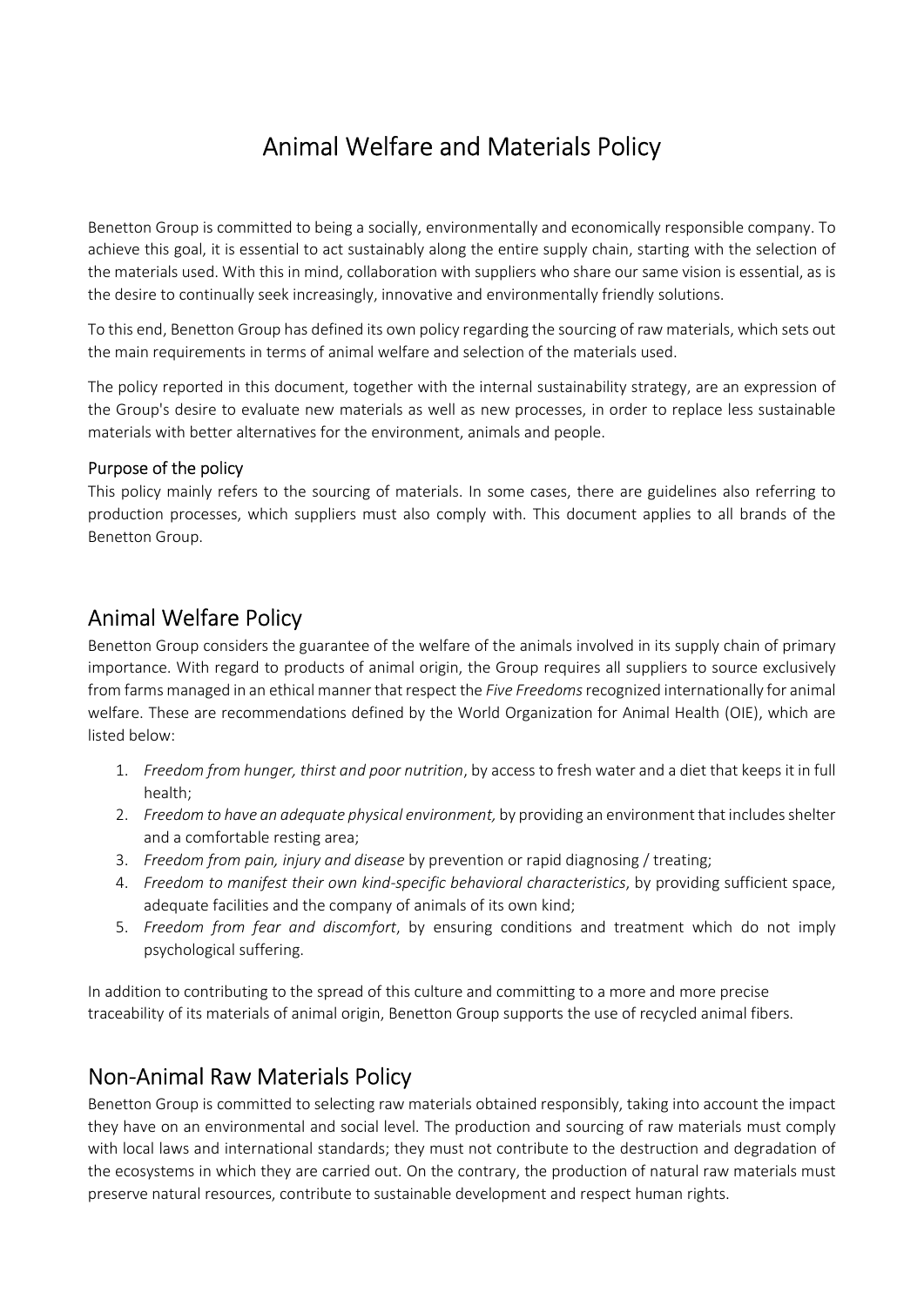Our suppliers are required to follow the principles contained in this document and to comply with all applicable laws regarding environmental protection, health and safety, workers' rights.

Benetton Group is committed to tracing the origin of all its raw materials more and more precisely.

## Specific requirements

#### **Cotton**

- Benetton Group does not accept cotton from Uzbekistan and Xinjiang, due to the high documented risk in this sector of non-compliance with fundamental human rights;
- Benetton Group prefers the use of more sustainable cotton. This definition includes: BCI cotton, recycled cotton and organic cotton. The Group has also set itself the goal of using only sustainable cotton by the end of 2025.

#### Cellulosic fibers

- Benetton Group aims to achieve full traceability of its viscose by the end of 2025;
- In this regard, Benetton Group prefers the use of cellulosic fiber suppliers who have obtained the Green T-Shirt level in the Hot Button Report issued by CanopyStyle;
- Benetton Group prefers the use of cellulosic fibers from Forest Stewardship Council (FSC) certified forests;
- By the end of 2025, Benetton Group will only use cellulosic fibers whose production involves sustainable practices, with particular attention to the treatment of the water used.

#### Wool, Cashmere and Mohair

- Benetton Group prefers wool from farms where there is no practices of mulesing, as well as from countries where it is prohibited by law;
- Benetton Group prefers Responsible Wool Standard certified wool, which is a protocol developed by Textile Exchange;
- In general, as regards wool, cashmere and mohair, Benetton Group prefers fibers certified according to the Textile Exchange protocols and recycled fibers.

#### Leather

- Benetton Group only uses leather that is waste from the food industry;
- Benetton Group prohibits the use of exotic and wild animal skins. This category includes but it is not limited to reptiles, kangaroos and ostriches. Leather from fetal or newborn lambs is also prohibited (examples: slink, astrakhan, karakul, Persian lamb, breitschwanz, or krimmer);
- All tanneries of Benetton Group production chain must comply with the minimum legal requirements and the internal Restricted Substances List;
- **Benetton Group is committed to use only leather from fully traced and certified sources by 2025;**
- Benetton Group undertakes to explore more sustainable alternatives to leather, as well as to favor those suppliers whose processes are more sustainable from an environmental point of view.

#### Down and Feathers

- Benetton Group accepts only Responsible Down Standard certified down and feathers (protocol developed by Textile Exchange);
- Benetton Group also promotes the use of recycled down and other more sustainable alternative solutions;